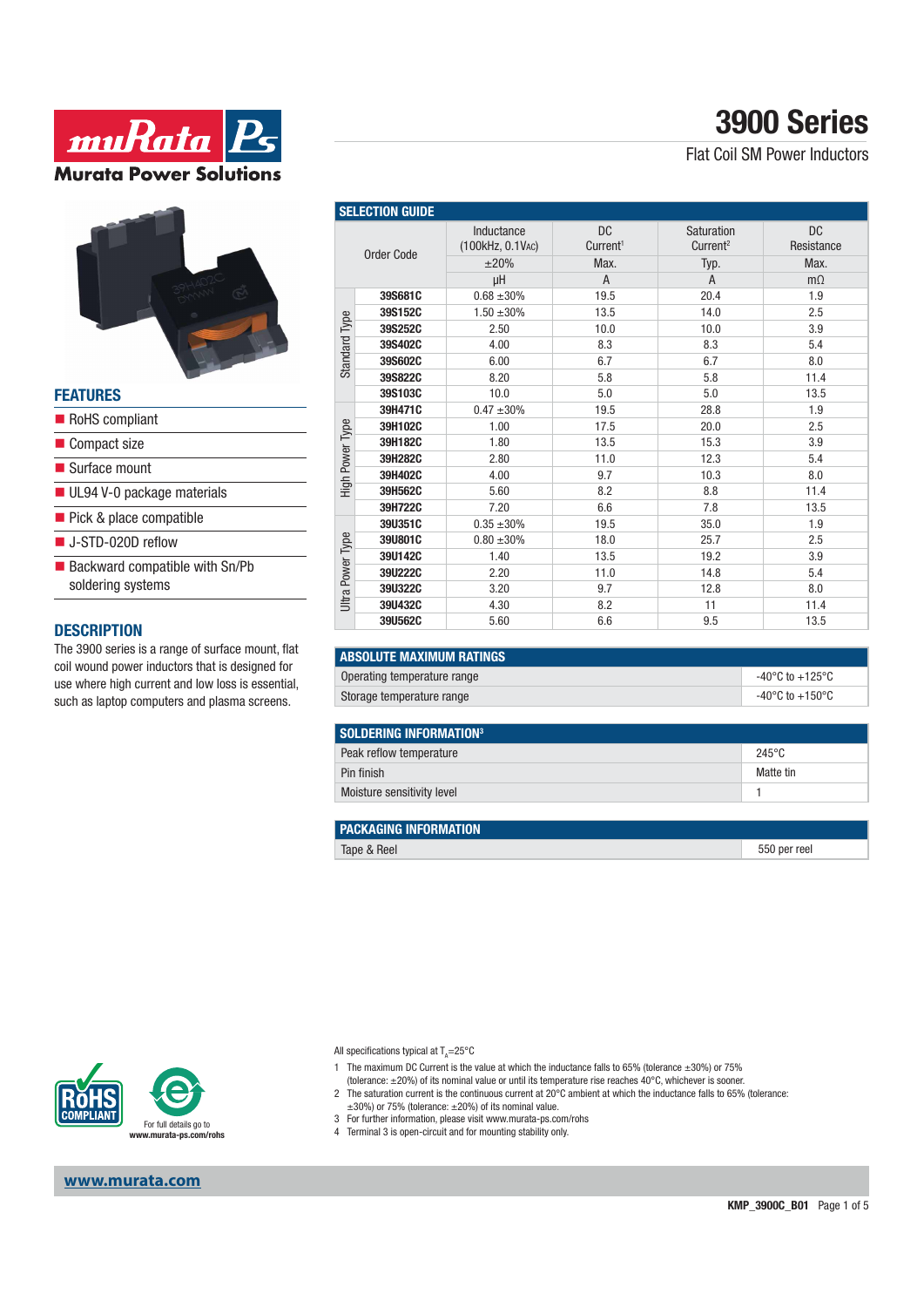### **muRata Bs** Murata Power Solutions

# **3900 Series**

Flat Coil SM Power Inductors





### **www.murata.com**

**KMP\_3900C\_B01** Page 2 of 5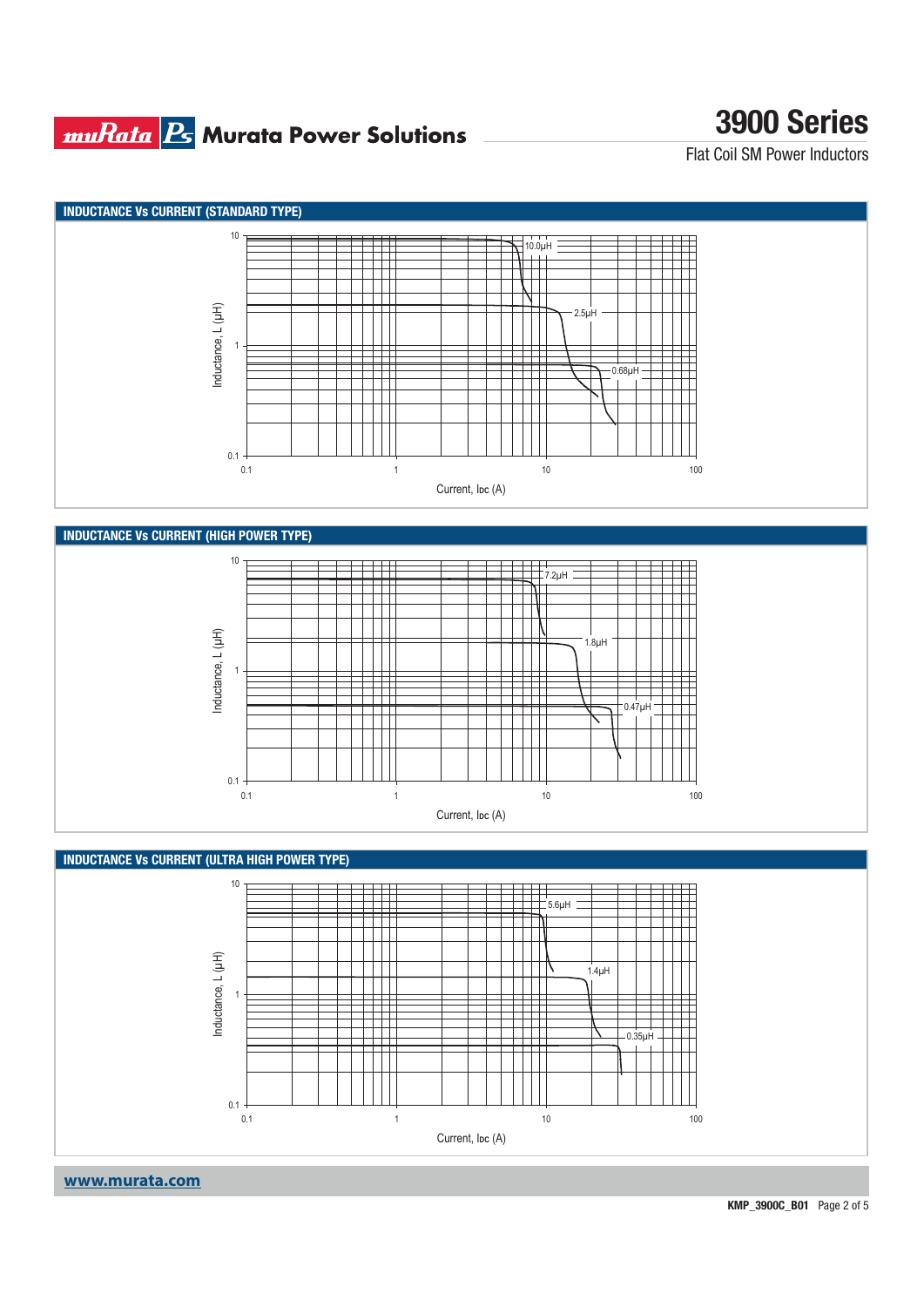### **muRata B** Murata Power Solutions

# **3900 Series**

Flat Coil SM Power Inductors





0

10

20



0 5 10 15 20 25 Current, I<sub>DC</sub> (A)

**www.murata.com**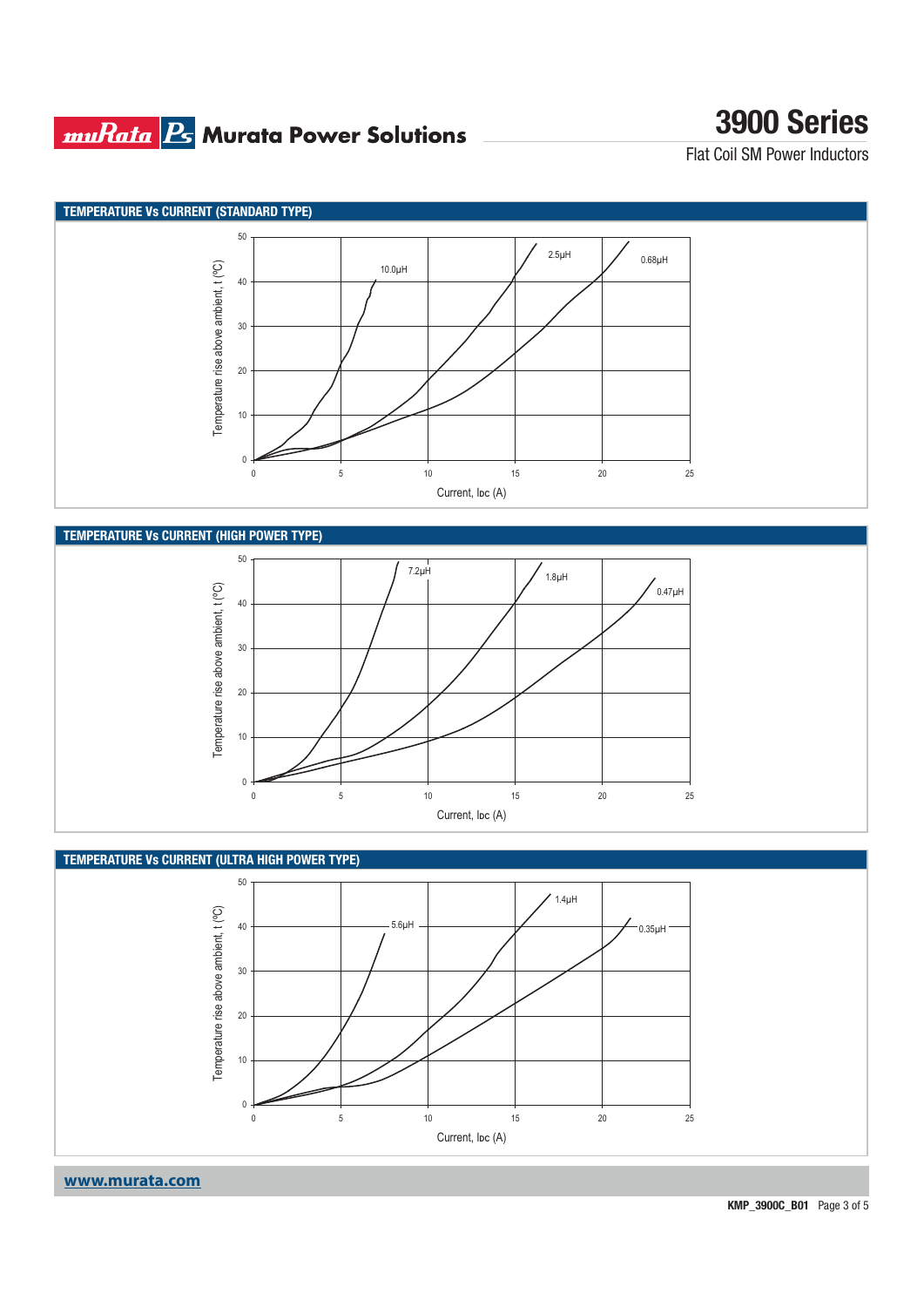### **muRata Ps** Murata Power Solutions

# **3900 Series**

Flat Coil SM Power Inductors



#### **TAPE & REEL SPECIFICATIONS**